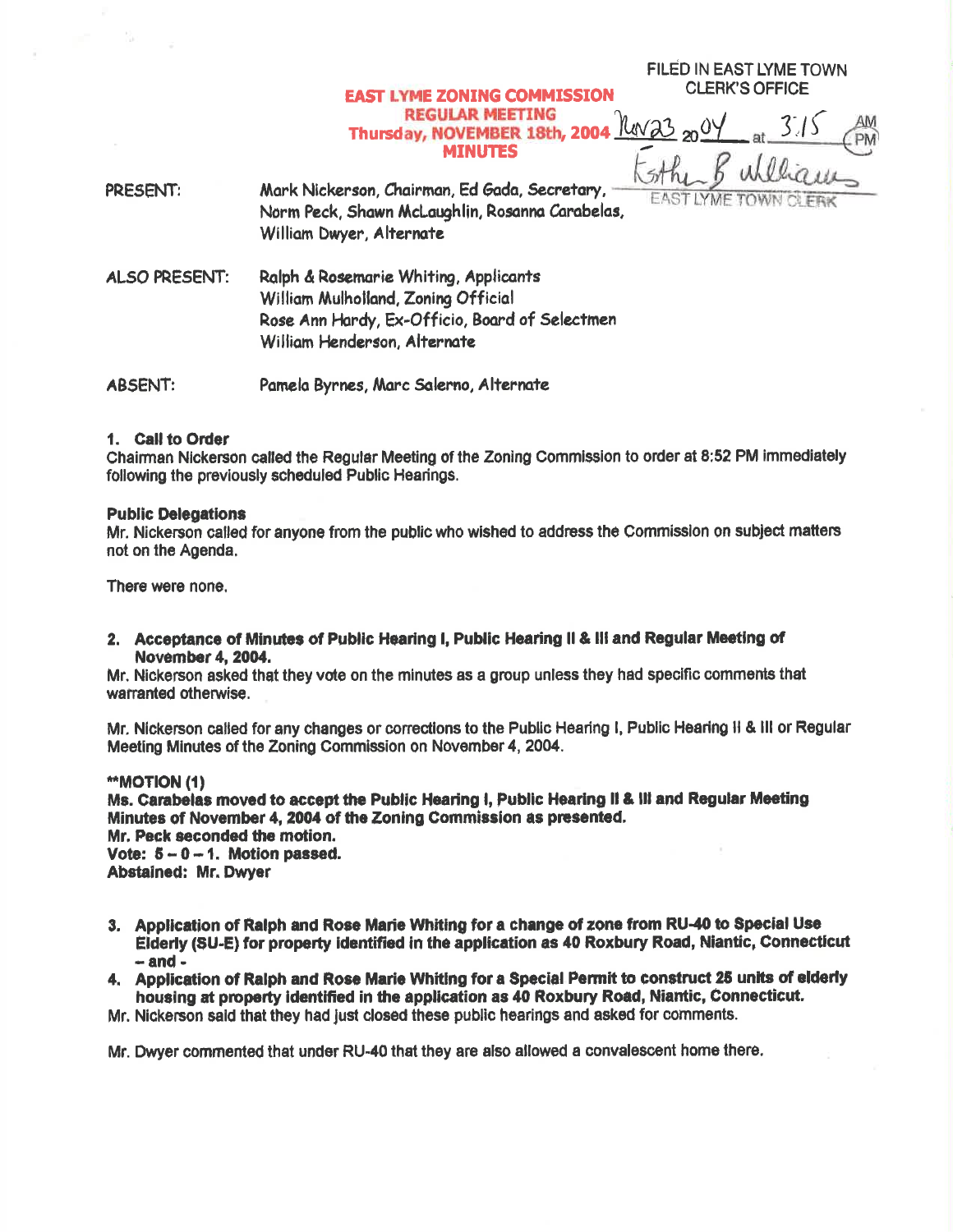Ms. Carabelas said that she liked what one of the gentlemen said who spoke ln opposition to the application. She sald that there ere too many of these in the Town even though she can understand the need forthem. Also, she said that she thinks that where these will go is to where the people in this Town cannot afford them. lf they were to bulld single family homes, they would build less with only 15-20 homes. At this point she is leaning toward denying this application.

Mr. Nickerson said that he would like to make a few comments and clarify a few points. The 15 single-family homes would necessitate opening and connecting into the Highwood Road cul-de-sac that the people living there do not want and which they do not want to do. 15 single-family homes cost this Town money whereas 25 elderly units have llttle burden on the Town resources. They use what they need and pay for it. lt was the focus of this Town to develop the SU-E specifically to encourage a person who has a legitimate right to develop his land be it 22 acres, 100 acres etc., to sell it for such development rather than the single family subdivisions, Thls is so that it would not be a burden on the Town and the school system. He sald that he also just heard a great reason for the SU-E in that they use one-quarter of the water compared to a single family home. He sald that he could see why as they are not filling pools and they do not have six people flushing toilets all the time. He said that he thinks it is the goal of the Town and of the POD to go with SU-E. There is also an independent study out there regarding SU-E and what is too much and he thinks that they need to hear it. He would liko them to schedule this for the first meetlng ln January 2005 as they hear from people that there is too much. However, what they hear is just rumor and not based on fact. They keep hearing that the elderly will vote the school budget down and none of that is based on fact. They hear that thoy have too many SU-E but none of that is based on fad. They are well below the number of SU-E that could be ln thls Town. He wants them to all see the study and have a presgntation on it. For now, these people have paid taxes in thls Town for many yeans and they have a right to develop their land. However, he does not want to see single family homes up there.

Ms. Carabelas said that they found the funds to build a multi-million-dollar school but not to put teachers in it. Mr. Nickerson said that with single family homes that they would be building another school.

Mr. Gada said that he would like to add to what Mr. Nlckerson has said - he is very happy to see this go the way of the SU-E as the cul-de-sac will not be open. Also, it is very well put regarding the water usage as he is in that position now of being an empty nester with his last child in college. He agrees that it is like four or five days before the dishwasher is full and there are no more 25-minute showers for just one person. Also important is that he asked Mr. Gerwick to clarify that there would be no connection into the other cul-de-sac and that it will remain as such – unconnected. And, as the Chairman has said already, the SU-E should have no impact on the school system and 15-20 homes would most certainly have an impact on the school system with the 2.3 kids per family average.

Ms. Carabelas sald thet nol every home has kids.

Mr. Dwyer said that other homes make up for those who do not have kids.

Mr. Gada seid that neighbofioods always go in cycles.

Mr. Nickerson said that with just two kids in the house it costs \$16,000 to educate them and they are not getting \$16,000 in taxes and that does not indude the cost of the Town services that they are also getting.

Mr. Duyer said lhat he was opposed to the right of way and that he was very happy that it was not going in.

Mr. Peck said that he had a lot of respect for the gentleman from Stoneywood regarding developing in his back yard. He said that he would like to make a motion.

#### r\*MoTtoN (e)

Mr. Peck moved to approve the Application of Ralph and Rose Marie Whiting for a change of zone from RU-40 to Special Use Elderly (SU-E) for property identified in the application as 40 Roxbury Road, Niantic, Connecticut, Mr. Dwyer seconded the motion.

Vote:  $5 - 1 - 0$ . Motion passed. Agalnst: Ms. Carabelas

\*\*MOTION (3)

East Lyme Zoning Commission Regular Meeting Minutes - November 18, 2004 2004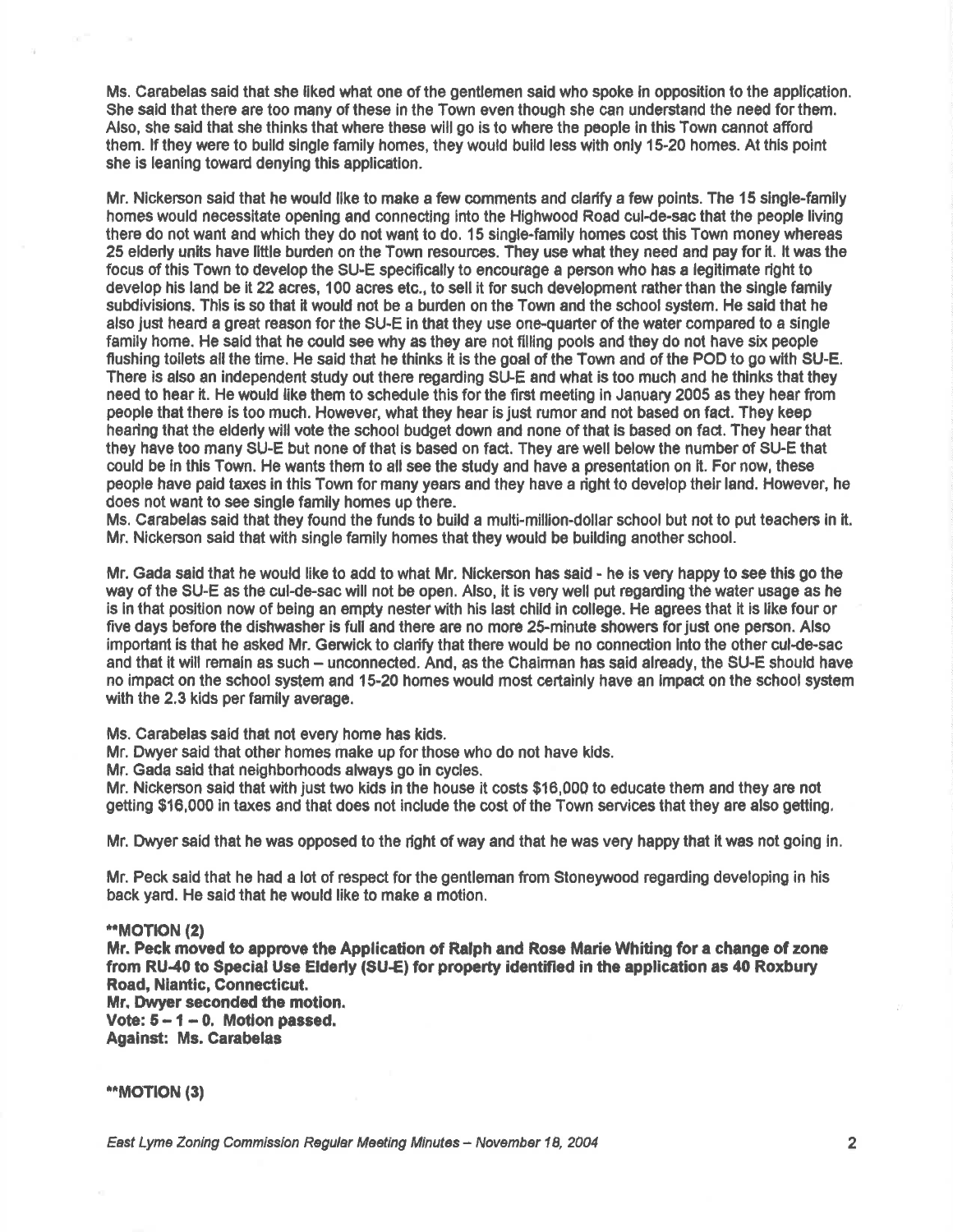Mr. Peck moved to approve the Application of Ralph and Rose Marie Whiting for a Special Permit to construct 25 units of elderly housing on property identified in the application as 40 Roxbury Road, Niantic, Connecticut with amendments as follows:

- $+$  To grant the waiver of the setback requirement on the interior lot line as requested.
- $\leftrightarrow$  To waive the sidewalk requirement on Roxbury Road as requested and  $-$ <br> $\leftrightarrow$  To give authority to the Zoning Official to quide and order appropriate ev
- To give authority to the Zoning Official to guide and order appropriate evergreen trees be planted along the southern boundary to further buffer the Stoneywood neighbors.

Mr. Dwyer seconded the motion.

Mr. Nickerson said that he felt that he had to respond to the gentleman from Stoneywood who said that it seems that everything that comes before the Town gets approved. That may be true to some extent however the reason for that is because Town staff works so hard with the developers and attorneys so that they meet the Town guidelines. The reason why they are approved is because they do meet the guidelines. Also, the landowners do have a right to use their land so it is a delicate balance.

Vote:  $5 - 1 - 0$ . Motion passed. Against: Ms. Carabelas

5. Application of Landmark Development Group, LLG and Jarvis of Cheshire, LLC for approval of the proposed development of the residential community as shown in plans entitled "River View Heights, (a residential community)" as an affordable housing development as defined in Connecticut General Statutes 8-30g (a)(1).

Mr. Nickerson noted that they would not be discussing this, this evening.

### 6. Zoning Commission 2005 Meeting Schedule (Approval)

Mr. Nickerson asked for comments on the proposed schedule.

The members expressed concern that they would be holding a meeting during the spring vacation in April and that they would most likely be missing some members.

Mr. Mulholland said that they might be able to cancel it as they did this year however he would like to keep it on the schedule as he anticipates a heavy spring load.

#### \*\*MOT|ON (41

Ms. Carabelas moved to approve the 2005 Meeting Schedule of the Zoning Commission as presented. Mr. Gada seconded the motion.

Vote:  $6-0$  - 0. Motion passed.

Old Business 1. Stormwater This work is in progress,

2. Aquifer Protection

This work is in progress.

#### 3. Report from \$ub-Gommittee on lot Sizes

Mr. Nickerson said that they would pass on this for this evening.

- New Business<br>1. Application of Jeffrey McNamara for a change of zone from R-10 to CB Commercial for property identified in the application as 100 Pennsylvania Avenue, Niantic.
- Mr. Nickerson asked Mr. Mulholland to schedule this for a public hearing.
- 2. Application of Donald Sherman for a Special Permit to construct and operate an auto sales agency at property identified in the application as 218 & 222 Flanders Road.
- Mr. Nickerson asked Mr. Mulholland to schedule this for a public hearing.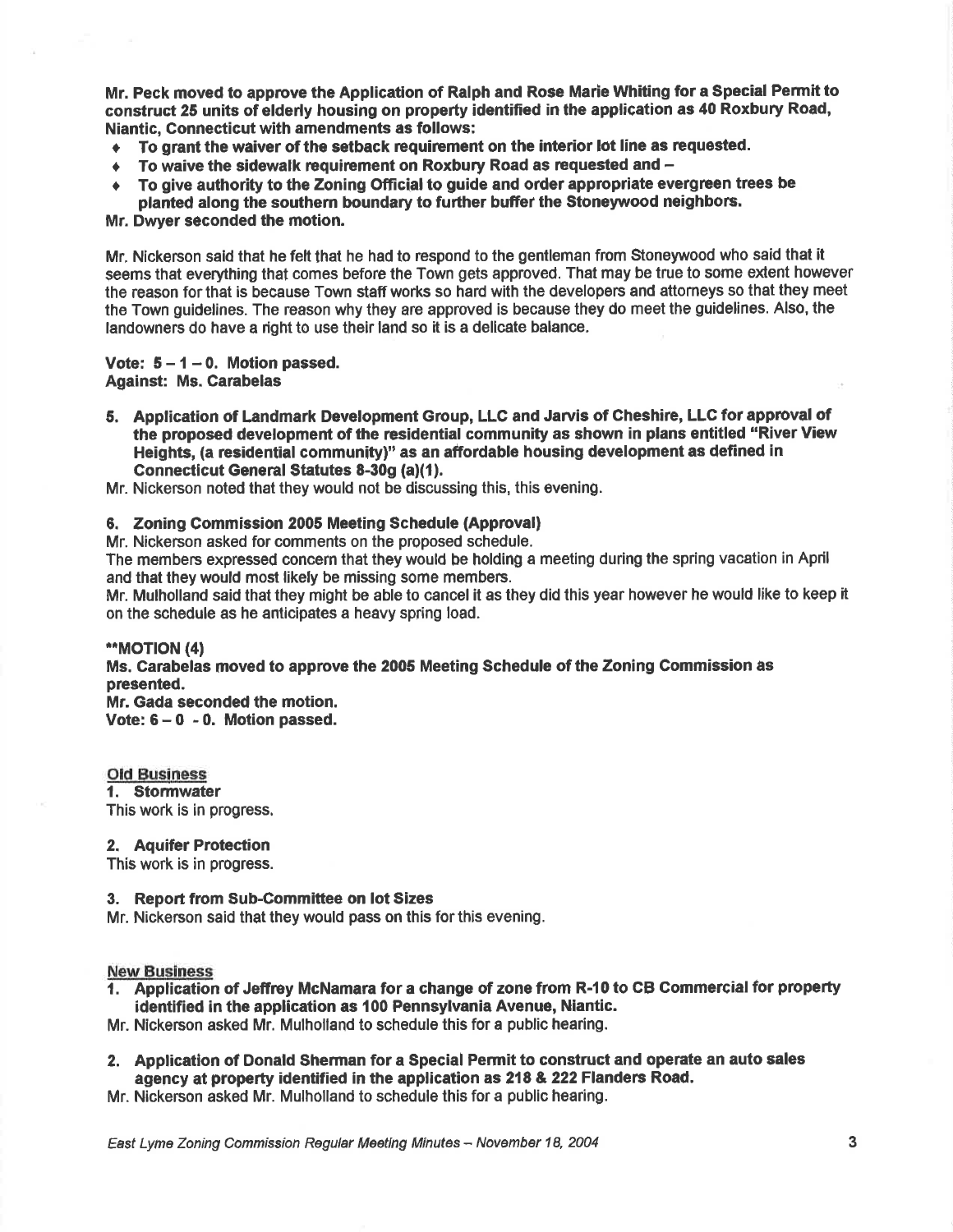- 3. Application of "Mike's Famous of Niantic" for a Special Permit for a regional shopping center, nestaurant, and motor vehicle repairs at property commonly known as "Metal Pro" at 15 lndustrial Park Road, Niantic, CT
- Mr. Nickerson asked Mr. Mulholland to schedule this for a public hearing.
- 4. Application of Theodore A. Harris for a change of zone from RU-40 residential to CA Commercial for a portion of property identified in the application as 53, 55 and 57 West Main Street. Parcels further identified as Lots 6, 7 and 9 on East Lyme Assessor's Map 11.1.
- Mr. Nickerson asked Mr. Mulholland to schedule this for a public hearing.
- 5. Application of Theodore A. Harris for a Special Permit to construct elderly housing on property identified in the application as 63, 55 and 57 West Main Street. Parcels further identified as Lots 6, 7 and 9 on East Lyme Assessor's Map 11.1.
- Mr. Nickerson asked Mr. Mulholland to schedule this for a public hearing.

6. Any business on the floor, if any, by the majority vote of the Commission There was none.

Mr. Peck commented that his subcommittee would be ready to make a presentation very soon. Mr. Nickerson suggested that they hear from them at the first meeting in January 2005. He also said that if they need to with all of the work that they have, that they schedule a third meeting in January and get it caught up that way rather than to have to hold meetings until midnight.

7. Zoning Official/Proposed Amendment to Regulate "Shared Access Points" between adjoining properties

Mr. Mulholland said that he has done research and some issues came up regarding densities as they are currently looking at 25% open space. He said that he would like to take the time to present all the existing options as it looks like he will be recommending deleting three or four sections in the SU-E and going to a percentage basis. He will also discuss shared access polnts at that time.

#### 8. Comments from Ex-Officio

 $f = -1$ 

Ms. Hardy reported that she is working on the moratorium issue and has a lot of information to review. So far, it appears that it has been the Board of Seledmen who have initiated it. She said that she would have to do a chart, as there is more information than she thought. She will also have to make calls to find out if it worked or not as that information was not there. Once this is done she will present it to them.

Ms. Carabelas asked about a sidewalk fund.

Mr. Mulholland said that the Board of Selectmen has overseen this at times, as there is no fund per se. Ms. Hardy said that they have done some deals with developers who have given to the sidewalk fund and it has been done informally as there is no ordinance on it. She said that this should be refened to Mr. Mulholland to research to see if it could become a part of the Zoning regulations.

Mr. Nickerson said that he thinks that they should look for a way for them to contribute to a sidewalk fund as most often a developer is asking for a waiver because it is a rural area and there are no sidewalks there. Mr. Mulholland said that he would check with Town Counsel and get back to them.

Ms. Hardy also reported that Mr. Fraser is working on a plan for a cooperative meeting for the land use commissions to be held over at the National Guard meeting roem. He is also looking to bring in some guest speakers on land use. This could possibly be an afternoon into evening or an evening session. She said that she would let them know more when she knew more on this.

#### 9, Gomments from Zoning Board liaison to Planning Commission

There were none.

## 10. Comments from Chairman

Mr, Nickerson said that he had nothing more to report.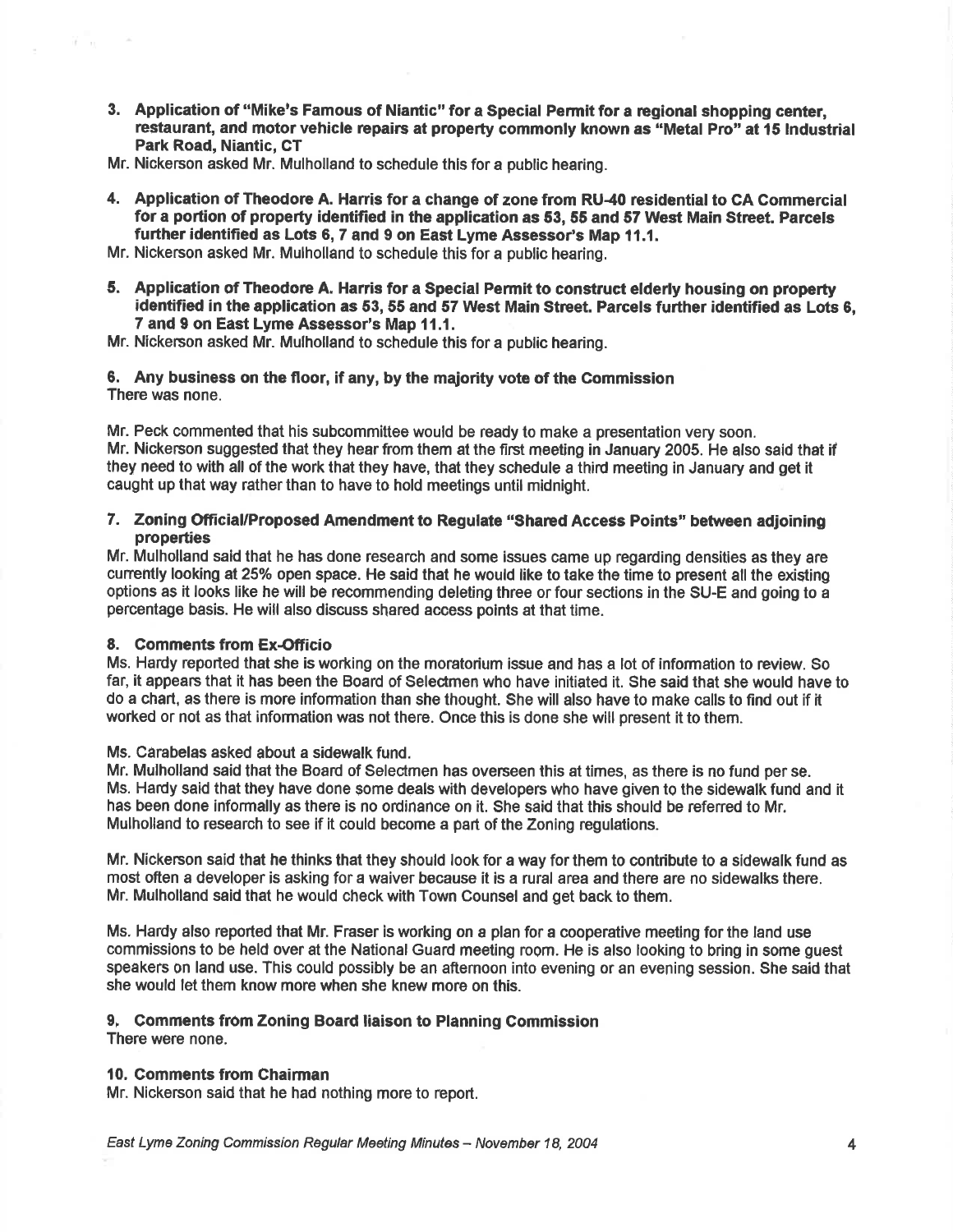11. Adjournment

.\*MOT|ON (5)

Service Co.

ò.

Ms. Carabelas moved to adjoum this Regular Meeting of the East Lyme Zoning Commission at 9:27 PM.

Mr. Gada seconded the motion.

Vote:  $6 - 0 - 0$ . Motion passed.

Respectfully submitted,

Karen Zmitruk, Recording Secretary